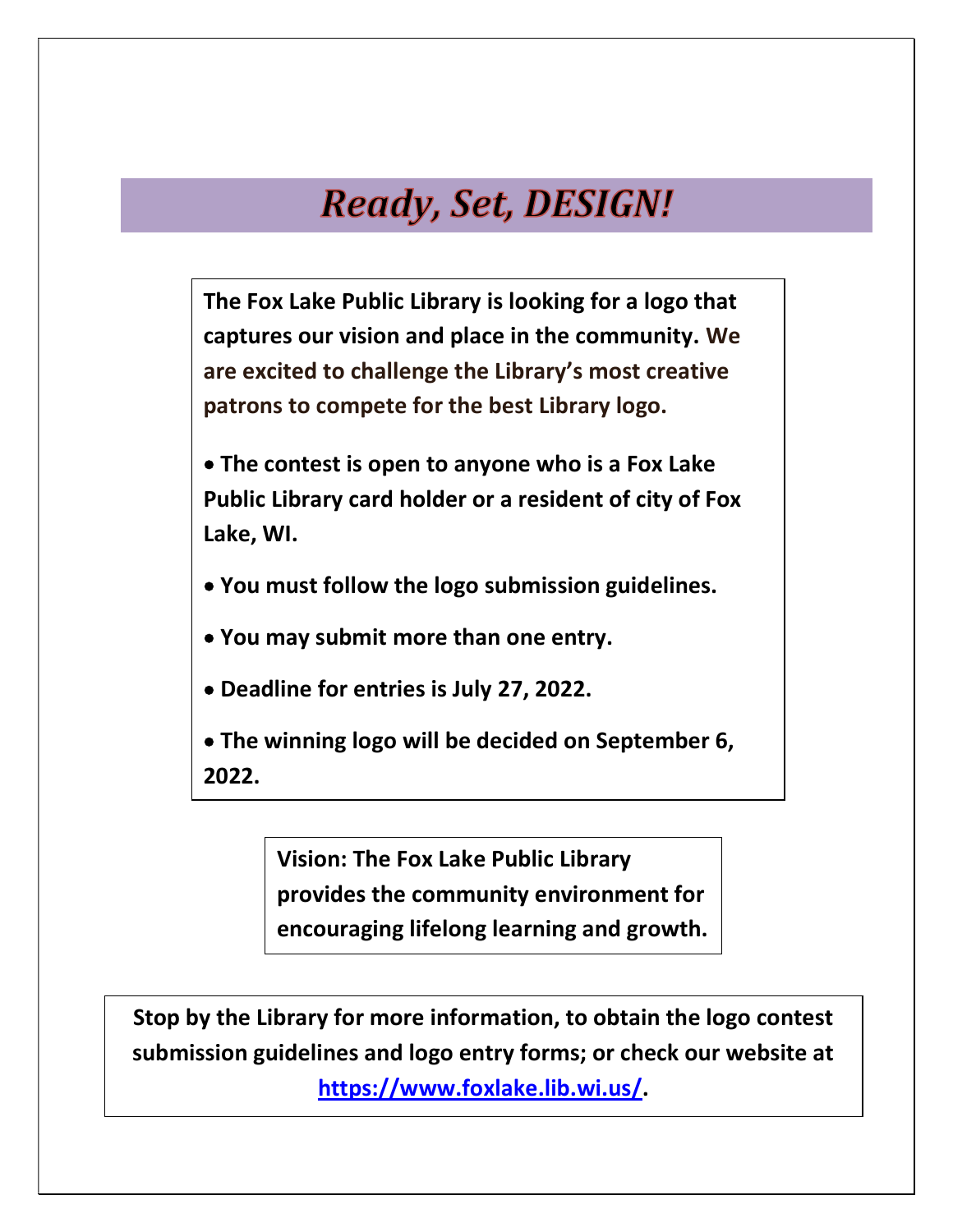## FOX LAKE PUBLIC LIBRARY LOGO CONTEST ENTRY FORM

Print a copy of this contest form, follow the Fox Lake Public Library Logo Submission Guidelines and submit your logo(s) to the library by July 27, 2022. Submit a form with each entry if entering more than one logo.

Entries can be mailed to Fox Lake Public Library, P.O. Box 47, Fox Lake, WI 53933, dropped off in person, or submitted by email to: foxlakelibrary@monarchlibraries.org with subject line FLPL Logo Contest. If emailed, entry format must be: JPG, PNG or TIF.

| Name (type or print) _ |  |
|------------------------|--|
| <b>Mailing Address</b> |  |
| City/State/Zip         |  |

Phone\_\_\_\_\_\_\_\_\_\_\_\_\_\_\_\_\_\_\_\_\_\_\_\_\_\_\_\_\_\_\_\_\_\_\_\_\_\_\_\_\_\_\_\_\_\_\_\_\_\_\_\_\_\_\_\_\_\_\_\_\_

Entrant: My signature below certifies that I have read the submission guidelines for the Fox Lake Public Library Logo Contest and agree to abide by them. The winning logo will be the property of the Fox Lake Public Library in Fox Lake, Wisconsin, to be modified, published, displayed or reproduced as outlined in the submission guidelines.

Entrant's Signature \_\_\_\_\_\_\_\_\_\_\_\_\_\_\_\_\_\_\_\_\_\_\_\_\_\_\_\_\_\_\_\_\_\_\_\_\_\_\_\_\_\_\_\_\_\_\_\_\_\_

Date\_\_\_\_\_\_\_\_\_\_\_\_\_\_\_\_\_\_\_\_\_\_

A signature is required from each entrant. If the entrant is under the age of 18, a parent or guardian must sign entry form also.

|                                                                                  | Date |
|----------------------------------------------------------------------------------|------|
|                                                                                  |      |
| Mailing address (If different than Entrant address above) ______________________ |      |
|                                                                                  |      |
|                                                                                  |      |
|                                                                                  |      |
|                                                                                  |      |
|                                                                                  |      |